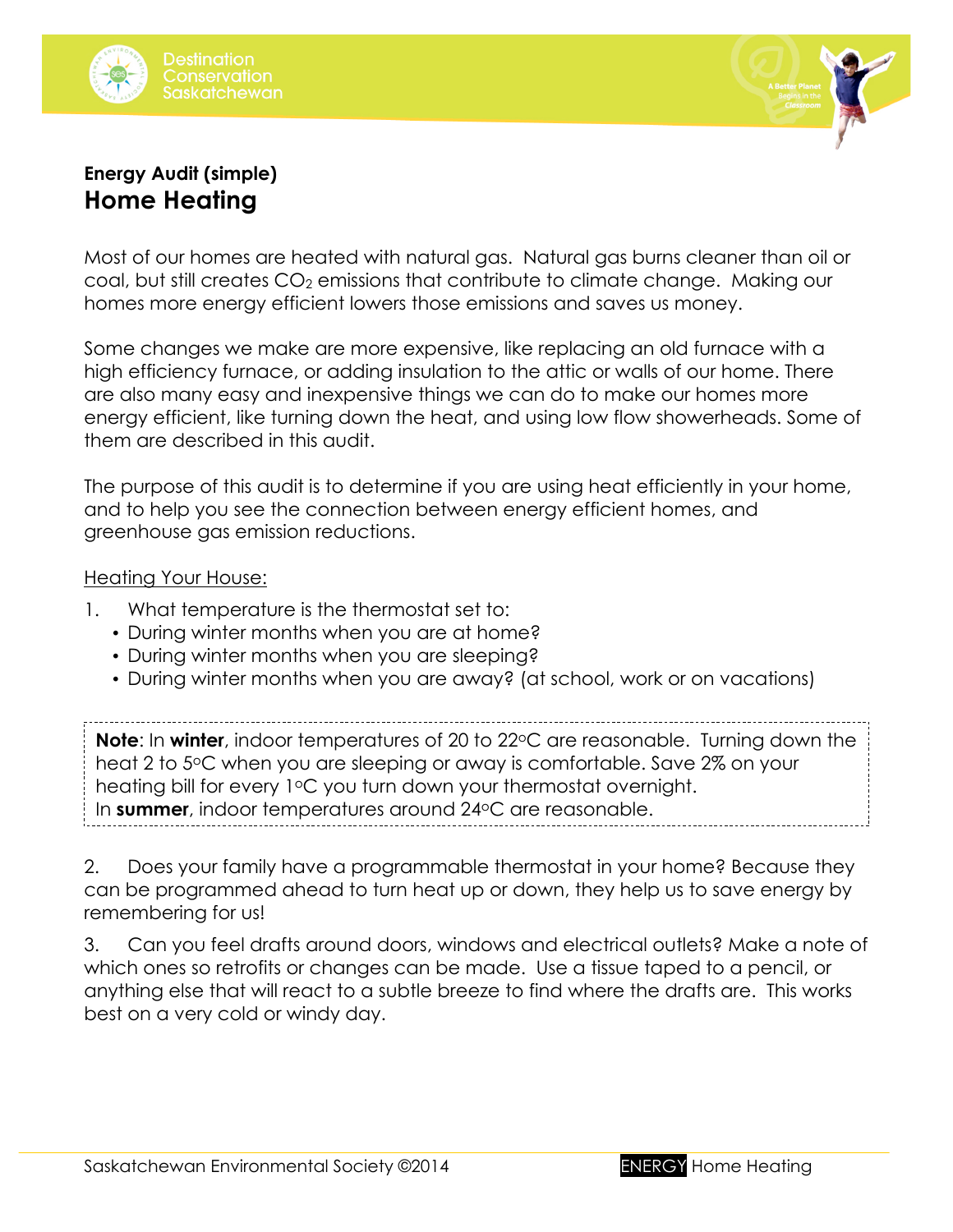



#### **Note:**

squishing against both the door and frame (or window and frame) when the door (or window) is closed. Damaged or missing weather stripping allows drafts to enter the building, and heat to be lost. **Weather stripping:** Weather stripping seals openings like doors and windows from drafts and heat loss. It is often made of foam or vinyl and creates a seal by

**Caulking:** Caulking is used to seal around windows and door frames. It is a pliable material that goes on as a thick liquid, and sets in place to seal cracks or joins. If it becomes brittle or breaks off, the gap it leaves allows drafts to enter the building, and heat to be lost.

**Outlet Gaskets:** Foam outlet gaskets fit behind electrical outlets and switches. Placed on perimeter wall outlets, they block air leaks.

4. Is the furnace high efficiency? If your furnace has vents that go out the wall, it is high efficiency. If it has a chimney that goes out through the roof it is not.

### **Heating Your Water:**

- 5. What sort of water heater do you have?
	- Naturally Aspirated (large tank with a chimney 55-65% efficient)?
	- Power Vented or condensing (large tank with vent out the wall 80-96% efficient)?
	- Tankless (box on the wall, about 1 meter square, and ½ meter deep 80-98% efficient)?

6. Is insulation used to reduce heat loss around hot water pipes? If a pipe is warm to touch, insulating it will help reduce heat loss.

7. Do you have low flow showerheads and faucet aerators?

8. What else could your family do to reduce heat loss, hot water consumption, and greenhouse gas emissions at your house?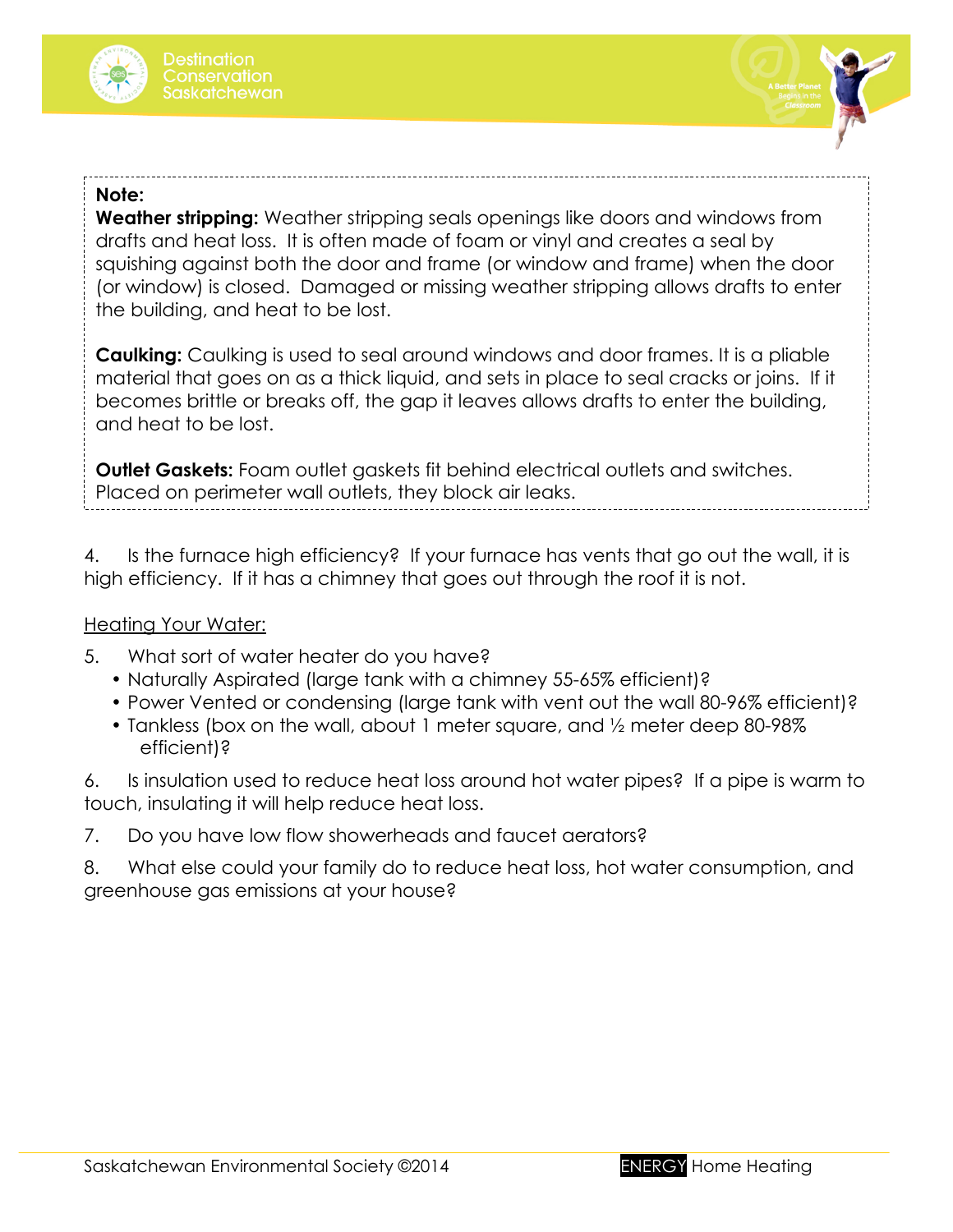



9. Summarize the information you have collected in the chart below. Changes that make your home more energy efficient save both money, and reduce  $CO<sub>2</sub>$  emissions that contribute to climate change.

| <b>Action</b>                                 | <b>Potential Savings*</b>                                                                                                                                              | % Savings at<br>my house*           |
|-----------------------------------------------|------------------------------------------------------------------------------------------------------------------------------------------------------------------------|-------------------------------------|
| Turn down the<br>heat overnight               | 2% savings for each degree it's turned down                                                                                                                            | 2%/°C x __<br>$\circ$ C<br>%<br>$=$ |
| Turn down the<br>heat during the<br>day       | 2% savings for each degree it's turned down                                                                                                                            | 2%/°C x<br>$\circ$ C<br>$\%$<br>$=$ |
| Caulk and<br>weather strip                    | If your house felt windy before and isn't now: 20%<br>If you found and fixed a few things: 5%                                                                          |                                     |
| Install a high<br>efficiency<br>furnace       | If you do some of these things, and upgrade to a<br>high efficiency furnace, add 30%.<br>If you do none of these and upgrade to a high<br>efficiency furnace, add 35%. |                                     |
| Upgrade water<br>heater to high<br>efficiency | 6% savings                                                                                                                                                             |                                     |
| Install low flow<br>showerhead                | 2.5% savings                                                                                                                                                           |                                     |
| Install faucet<br>aerator                     | 4% savings                                                                                                                                                             |                                     |
| <b>Total</b>                                  |                                                                                                                                                                        | $\%$                                |

\*These are very rough estimates. Savings from heating are tricky, because each saving affects the others. That is why doing more than one action reduces the savings per action